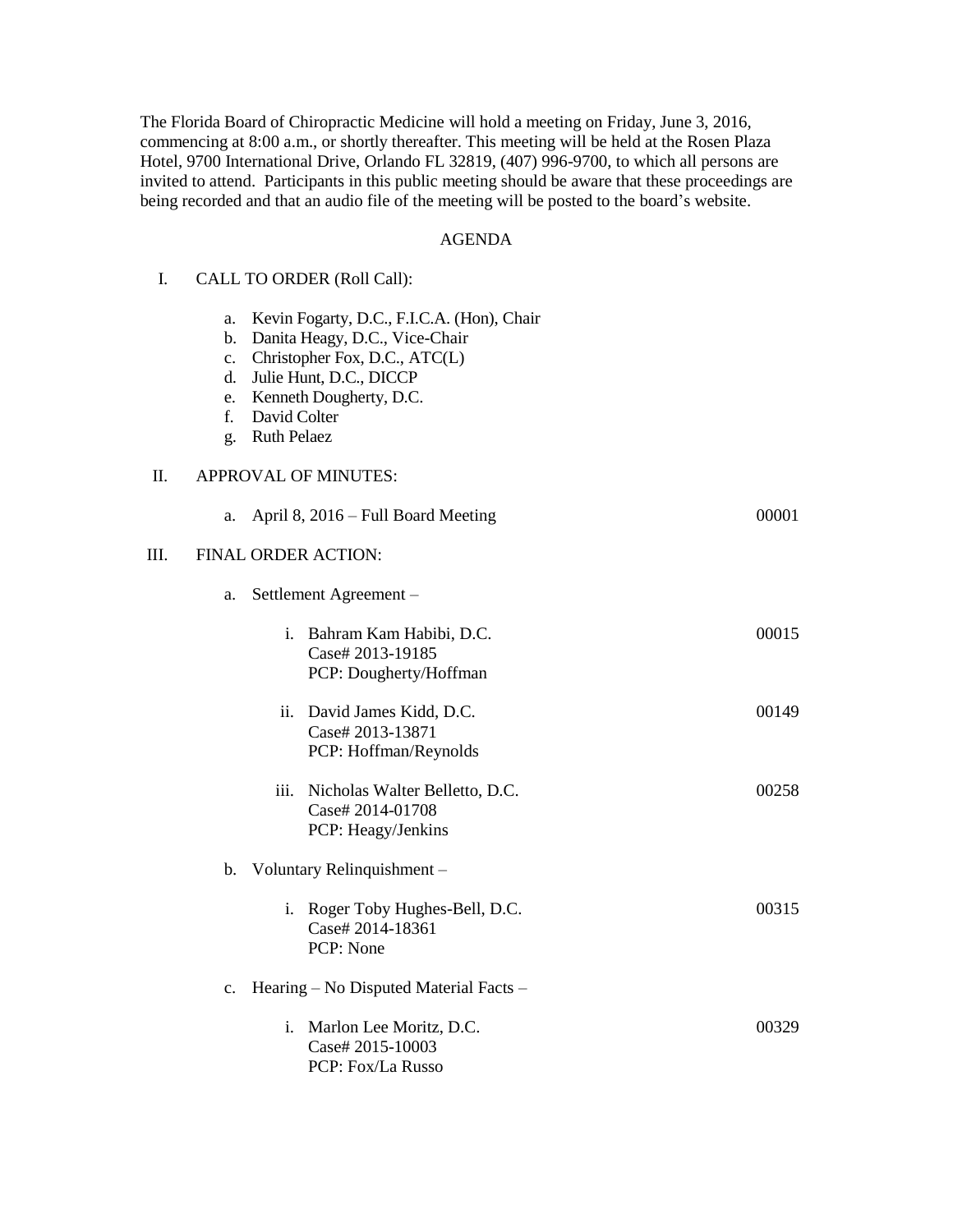| IV.   | PROSECUTION REPORT:                                                                                                                                                                         | 00405 |  |  |  |
|-------|---------------------------------------------------------------------------------------------------------------------------------------------------------------------------------------------|-------|--|--|--|
| V.    | PETITIONS:                                                                                                                                                                                  |       |  |  |  |
|       | Variance/Waiver-<br>a.                                                                                                                                                                      |       |  |  |  |
|       | Gregory Roman Dady, D.C.<br>$i_{-}$                                                                                                                                                         | 00407 |  |  |  |
| VI.   | APPLICATIONS PRESENTED FOR BOARD REVIEW:                                                                                                                                                    |       |  |  |  |
|       | Licensure -<br>a.                                                                                                                                                                           |       |  |  |  |
|       | Registered Chiropractic Assistants -<br>i.                                                                                                                                                  |       |  |  |  |
|       | <b>Kimberly Danielle Flowers</b><br>1.                                                                                                                                                      | 00414 |  |  |  |
|       | Dianne Green<br>2.                                                                                                                                                                          | 00480 |  |  |  |
|       | Eleanor C. Goodfellow<br>3.                                                                                                                                                                 | 00503 |  |  |  |
| VII.  | RATIFICATION:                                                                                                                                                                               |       |  |  |  |
|       | Licensure-<br>a.                                                                                                                                                                            |       |  |  |  |
|       | <b>Chiropractic Physicians</b><br>i.                                                                                                                                                        | 00512 |  |  |  |
|       | <b>Registered Chiropractic Assistants</b><br>ii.                                                                                                                                            | 00513 |  |  |  |
|       | Certified Chiropractic Physician Assistants<br>iii.                                                                                                                                         | 00518 |  |  |  |
|       | <b>Chiropractic Faculty Certification</b><br>iv.                                                                                                                                            | 00519 |  |  |  |
|       | CE Providers and Courses Approved by Committee Chair<br>$\mathbf{b}$ .                                                                                                                      | 00520 |  |  |  |
| VIII. | <b>CHAIR/VICE-CHAIR REPORT:</b>                                                                                                                                                             |       |  |  |  |
|       | Future Agenda Items<br>a.                                                                                                                                                                   |       |  |  |  |
| IX.   | <b>EXECUTIVE DIRECTOR'S REPORT:</b>                                                                                                                                                         |       |  |  |  |
|       | Letter to Keiser University<br>a.                                                                                                                                                           | 00530 |  |  |  |
| X.    | <b>BOARD COUNSEL'S REPORT:</b>                                                                                                                                                              |       |  |  |  |
|       | <b>Rules Status Report</b><br>a.                                                                                                                                                            |       |  |  |  |
| XI.   | <b>COMMITTEE REPORTS:</b><br>Budget - Colter<br>a.<br>CCPA - Dr. Dougherty<br>b.<br>Continuing Education - Drs. Heagy/Hunt<br>$\mathbf{c}$ .<br>Disciplinary Compliance - Dr. Fogarty<br>d. |       |  |  |  |